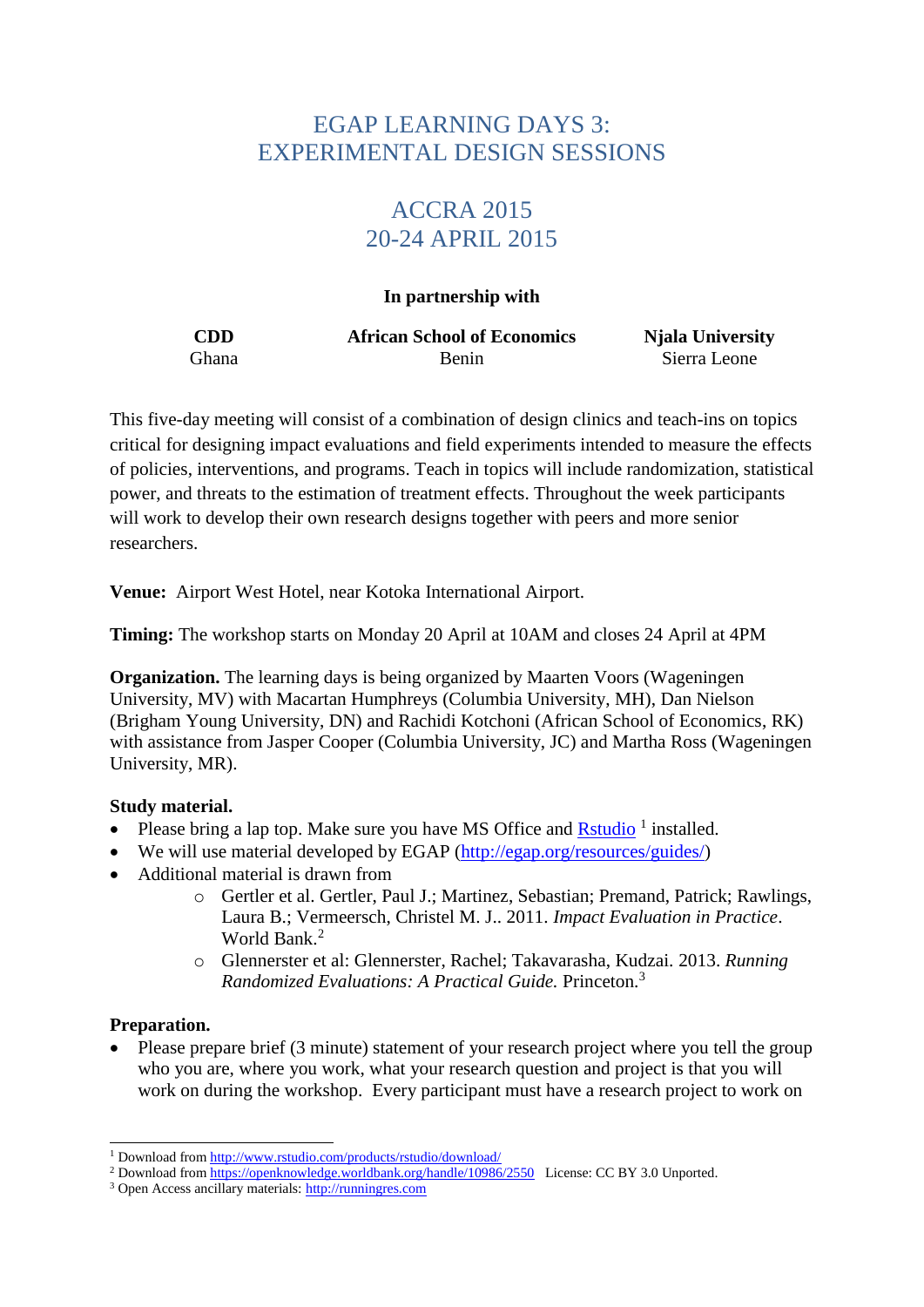throughout the week. If you would like to discuss potential research project options with us in advance of the training, please send us an email. We are happy to discuss!

 Please familiarize yourself with R, the statistical program we will be using. Have a look at a free introduction to R from the Code School, which runs entirely through your browser [https://www.codeschool.com/courses/try-r.](https://www.codeschool.com/courses/try-r) In addition, please complete the first lecture from the online R Programming course organized by Johns Hopkins University: (i) go to coursera.org, (ii) create an account (this is free!), (iii) sign up for R Programming at Johns Hopkins University (instructor: Roger Peng) under the "Courses" tab (iv) read the materials and watch the videos. The videos from the first week are about 2.5 hours long total.

# **Learning Days Agenda**

# **Monday, 20 April 2015: Getting Started**

### **Morning: Methods presentations on causal inference**

10-11AM: Welcome (MH, MV, DN)

- Introductions
- Brief statement of research projects (short introduction to your research project)

#### 11-12AM: Presentation 1 (DN)

- Research questions: what are *X* and *Y?*
- The potential outcomes framework and the fundamental problem of causal inference

### 12AM-1PM: LUNCH

#### **Afternoon: Research presentation and Design Clinic**

1-2PM: Lecture 2 (MH)

- [Macartan](http://egap.org/?post_type=member&p=2914) Humphreys: [Experimental evidence on housing discrimination in New York](http://cu-csds.org/projects/housing/)  [and what can be done about it](http://cu-csds.org/projects/housing/)
- The stages of research design and implementation
- Introducing the research design form

#### 2-3PM: Design clinic: R (MH)

- Make sure you are set up with [R](http://www.r-project.org/)
- Simple data analysis in R

3-5PM: Design clinic: your project

- Work on <u>research design form</u> in small groups
- Discussion research ideas: Identification of Xs and Ys and theory of change

#### **Resources**

- [10 strategies for figuring out if X causes Y](http://egap.org/resources/guides/identification/)
- [10 things you need to know about causal inference](http://egap.org/resources/guides/causality/)
- R:<http://www.r-project.org/>
- Research design form (handout)
- R getting started.R, simple.commands.R
- R assignment: simple.session.R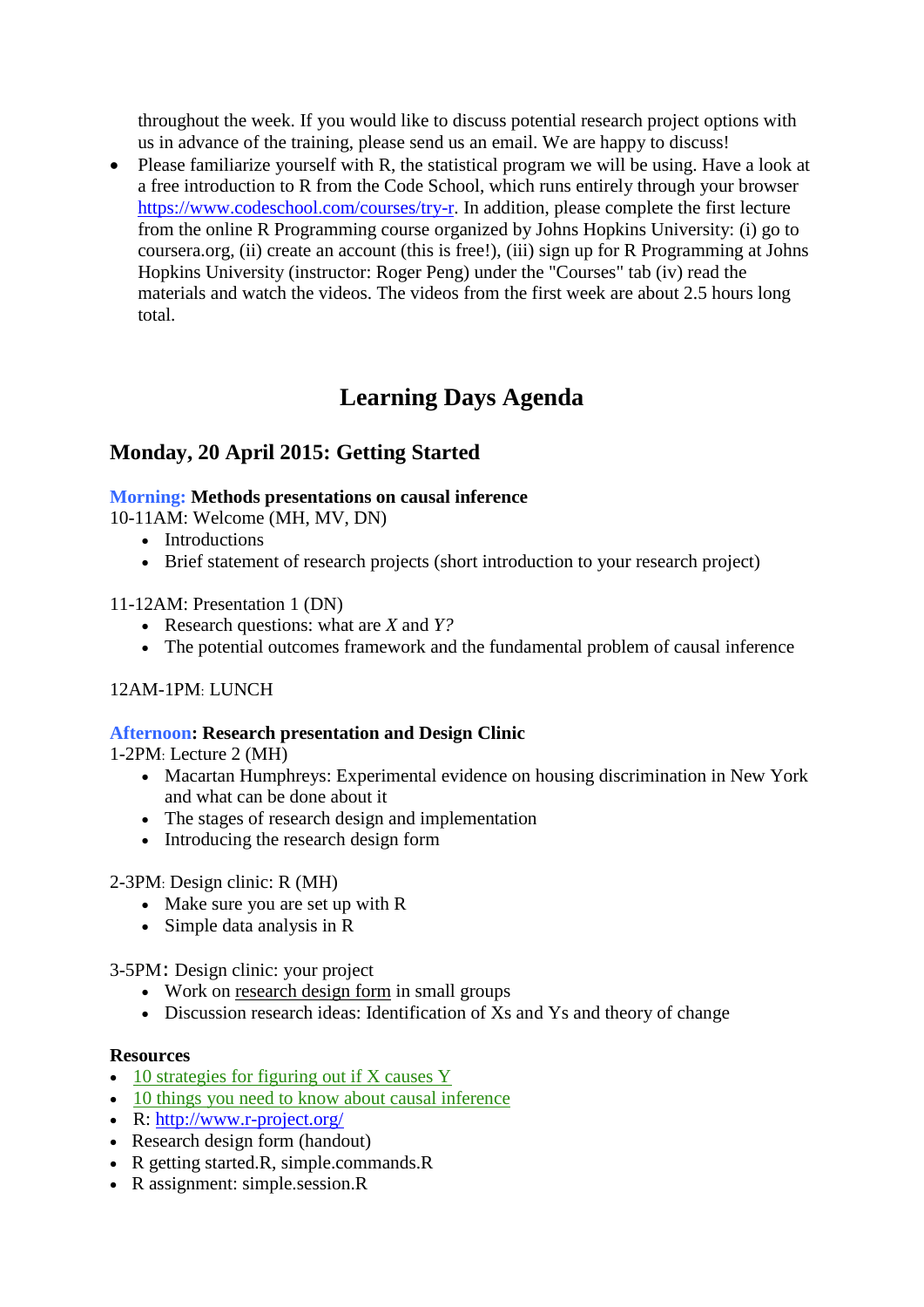# **Tuesday, 21 April 2015: Identification and Randomization**

### **Morning: Methods presentations on randomization strategies**

9-11AM: Lecture 3 (DN)

- Mechanics of replicable randomization
- Strategies for randomization: simple, clustered, factorial, intertemporal

### 11-12PM: Methods presentation

 A refresher on key econometric concepts (means, standard deviation, standard error, the CLT, differences in means, and Hypothesis Testing) (MV)

## 12AM-1PM LUNCH

## **Afternoon: Design Workshop**

1-2PM: Research presentation:

[Maarten](http://egap.org/?post_type=member&p=3627) Voors: Earned vs Unearned Development Aid in Sierra Leone

## 2-3PM: Design clinic R

- R code on randomization
- R code on hypothesis testing

## 2-3PM: Group work

- Assignments on randomization and hypothesis testing
- Work on research design form
	- Focus on strategy for hypothesis testing for each design
	- Focus on randomization strategies for each design

### **Resources**

- [10 things you need to know about randomization](http://egap.org/resources/guides/randomization/)
- Problem set on hypothesis testing and randomization (handouts)
- R assignment simple.statistics.R
- R assignment RANDOMIZATION

# **Wednesday, 22 April 2015: Threats to randomized experimental design**

### **Morning: Methods presentations on threats to inference**

9-11AM: Lecture 4 (MH)

- Partial compliance: LATE and ITT
- Spillovers & Attrition

### 11-12AM: Research presentation

[Dan Nielson:](http://egap.org/?post_type=member&p=3598) Information and Accountability in Uganda

# 12AM-1PM: LUNCH

# **Afternoon: Design based inference and Design Clinic**

1-2PM: Lecture 5 (MH)

Means, variance, adjustment, randomization inference.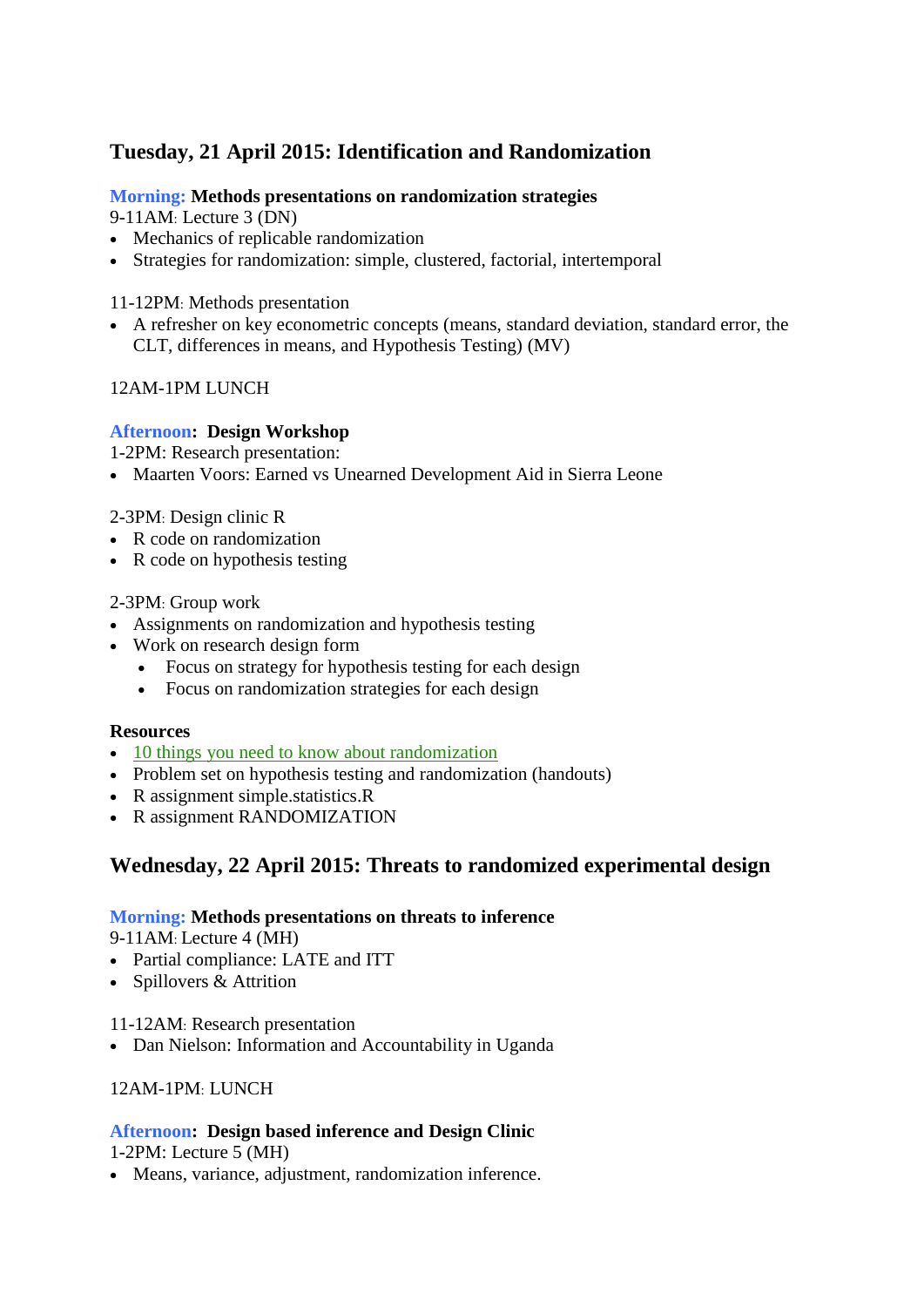2PM-5PM: Group work

- Feedback and questions
- Assignment on hypothesis testing using randomization inference
- Work on research design

#### **Resources**

- [10 things you should know about the local average treatment effect](http://egap.org/resources/guides/local/)
- [10 things you need to know about spillovers in experimental analysis](http://egap.org/resources/guides/randomization/)

# **Thursday, 23 April 2015: Statistical Power and Design Presentations**

#### **Morning: Power and Design Clinic**

9-10AM: Lecture 6 (RK)

• Power Analysis

#### 10-12AM: Group work

- Feedback and questions
- Problem set on power analysis, R code on power
- Figuring out the power for each study
- Work on research design

### 12AM-1PM LUNCH

#### **Afternoon: Research presentation and Design Clinic**

1-2PM: Lecture 7 (RK)

• Observational data and its discontents

#### 2-4PM: Group Work

- Feedback and questions
- Revise research designs, set up and troubleshoot simulations for tomorrow

#### 4-5PM: Presentations

 Small group presentations of revised designs, addressing sample, randomization approach, power, potential threats.

#### **Resources**

- [10 things you need to know about statistical power](http://egap.org/resources/guides/power/)
- [10 things you need to know about covariate adjustment](http://egap.org/10-things-you-need-to-know-about-covariate-adjustment/)
- [10 things you need to know about multiple comparisons](http://egap.org/resources/guides/10-things-you-need-to-know-about-multiple-comparisons/)
- Problem set on power (handout)
- R-code on power (handout)